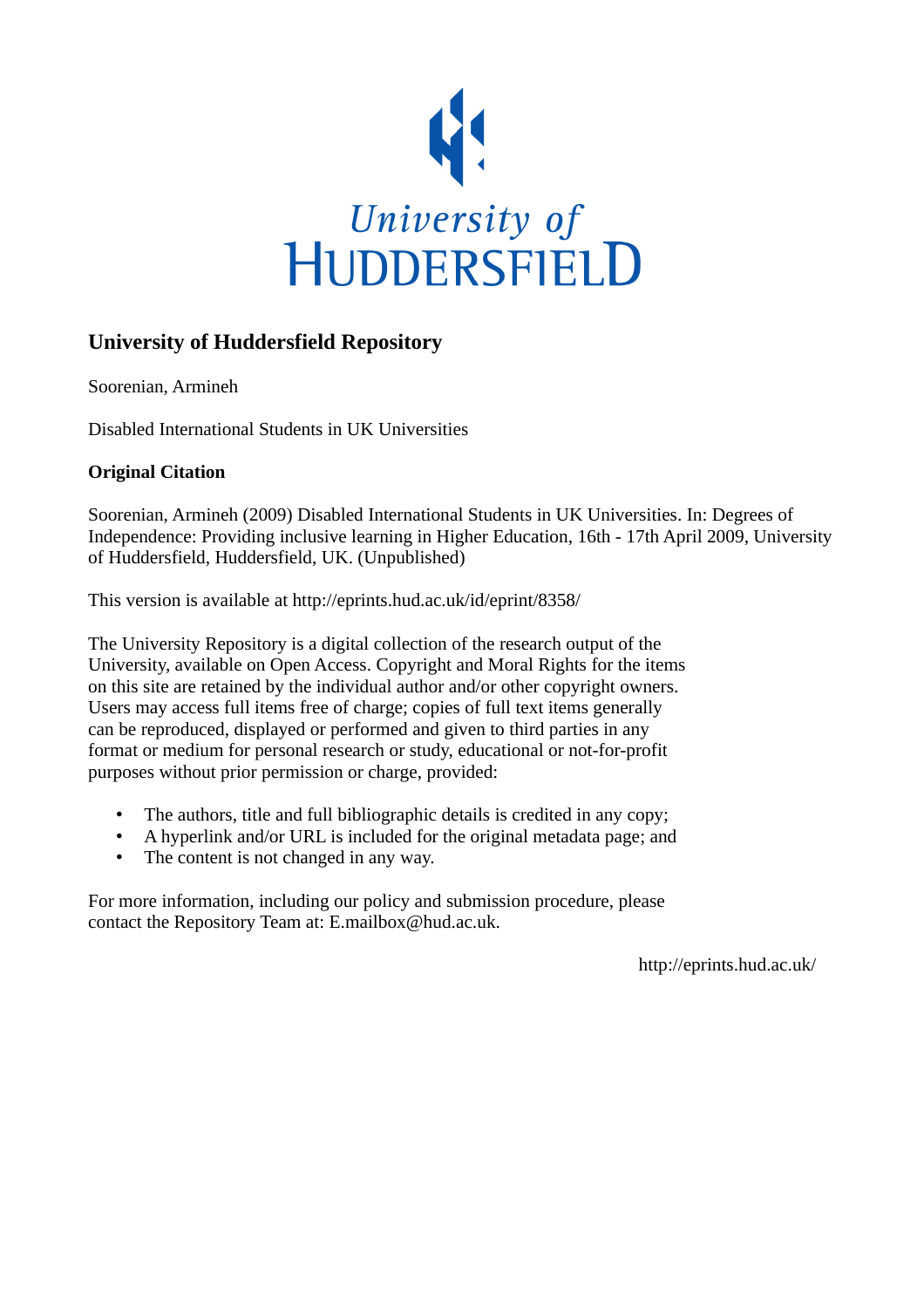Disabled International Students in UK Universities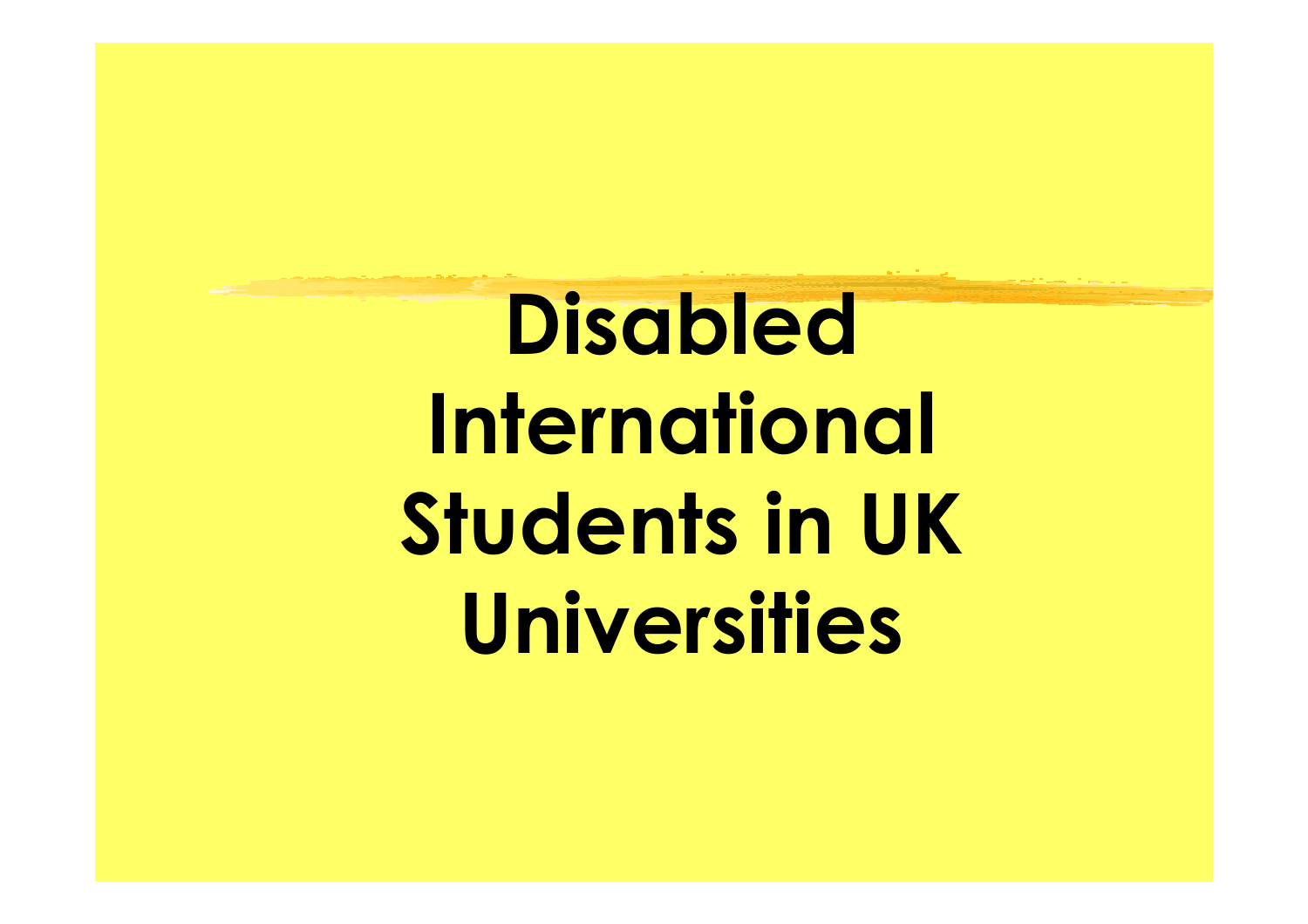### What the research is

Looking into 30 disabled international students' experiences; **Highlighting barriers that they face; Hata Producing a list of recommendations** for removing these barriers;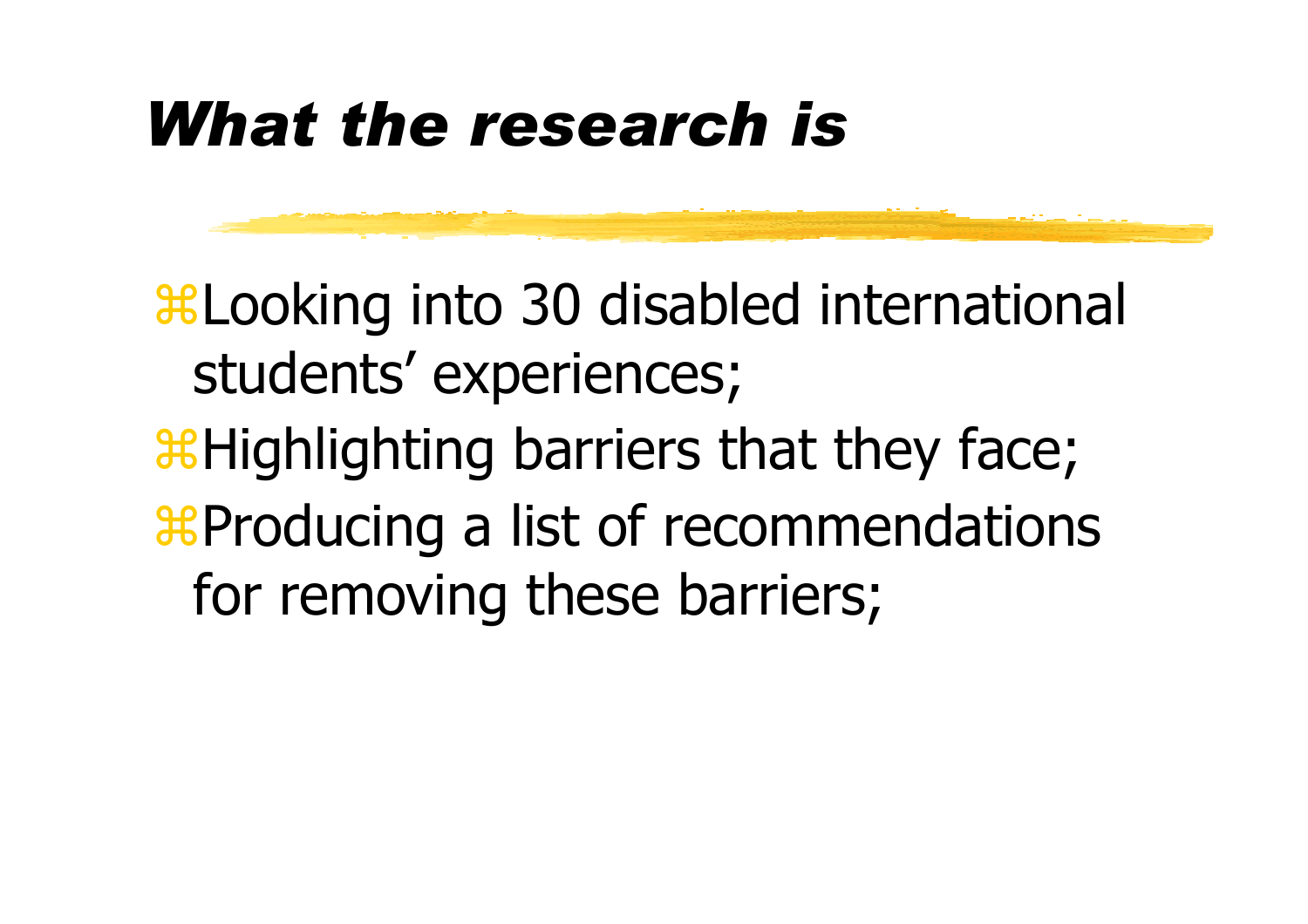### Impetus for the research

**Heta** My personal experience of being a disabled international student;

- The desire to have a positive impact on disabled international students' educational life;
- **Xan acute shortage of literature on both disabled** international students' experiences, and on the application of policies for their inclusion;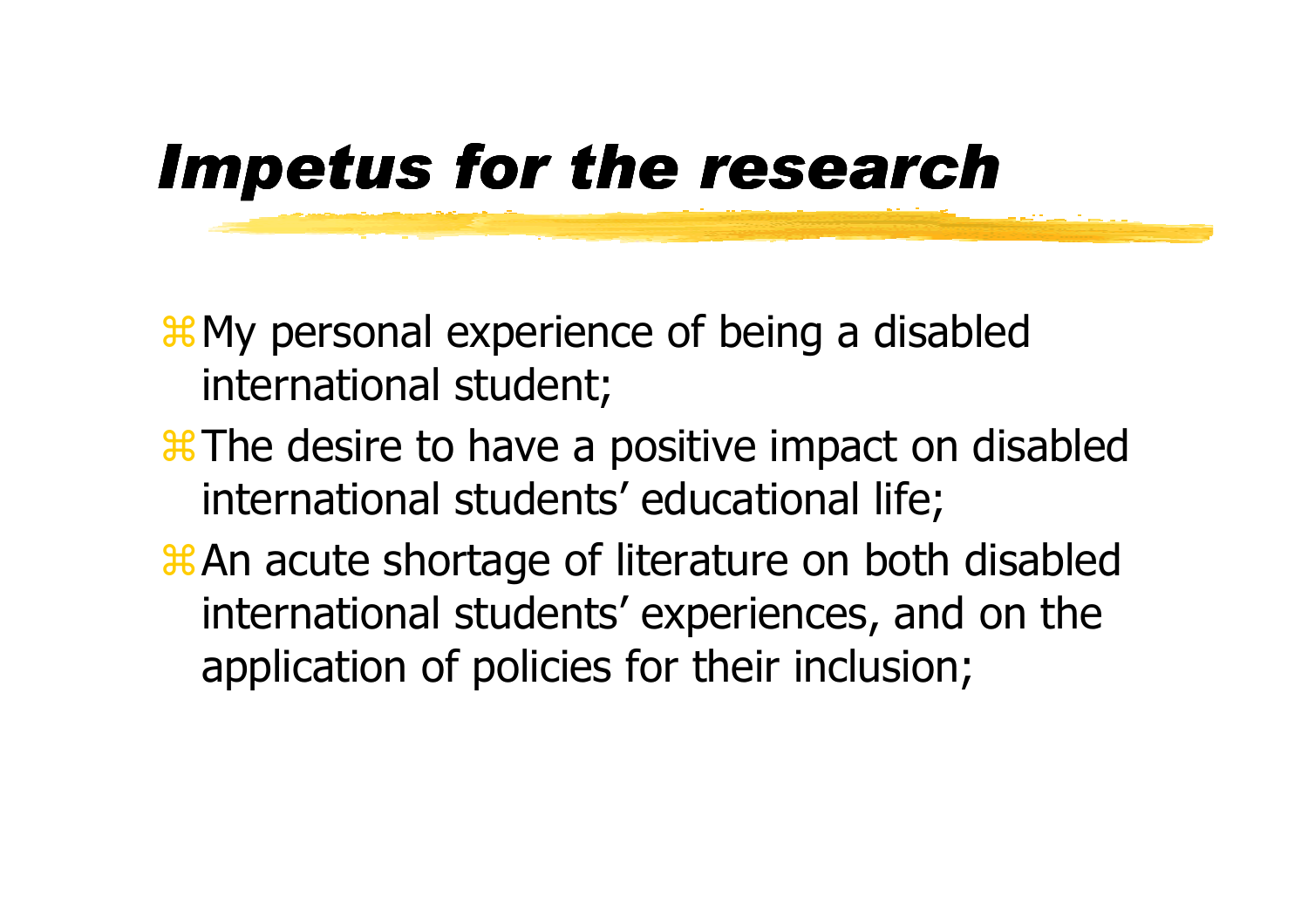## Disabled domestic students

- <sup>3</sup> Categorization of 'disability' in the UCAS form;
- **Barriers to the physical environment;**
- $\frac{12}{10}$  Uncertainties around the provision of, and funding for,<br>appropriate support: appropriate support;
- <sup>3</sup> The inaccessible information on support available;
- <sup>3</sup> Non-inclusive teaching and assessment procedures;

 $\blacksquare$ I didn't specify what, I just told them [name of the impairment]. Yeah, I wasn't straight forward to the point because I didn't know what they needed the information for and I thought that could have been used against me, in a way or other, so I didn't [disclose]. (Gloria)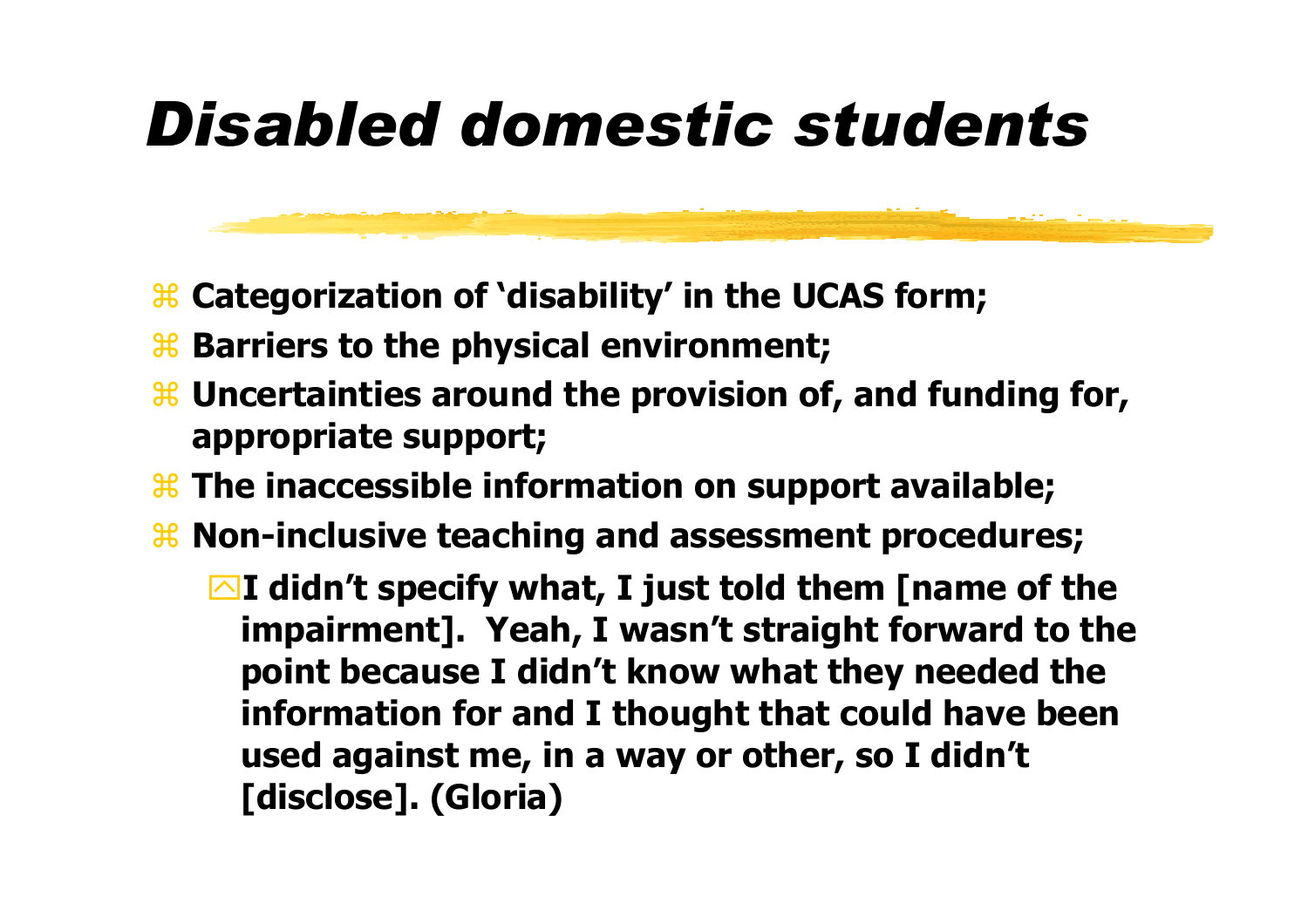# Non-disabled international students

- **B** Practical challenges: time-management, visas, provision of information pre-<br>/post-arrival. accommodation. policies relating to financial support: /post-arrival, accommodation, policies relating to financial support;
- <sup>36</sup> Emotional and affective issues: stress, homesickness, lack of confidence,<br>narticipation in support services: participation in support services;
- <sup>36</sup> Cultural adaptation and integration: developing adequate cross-cultural skills,<br>Fnglish language acquisition/competence: English language acquisition/competence;
- <sup>36</sup> Pedagogic difficulties: unfamiliarity with the UK system and academic<br>conventions, seminar, study and writing skills, teaching and learning conventions, seminar, study and writing skills, teaching and learning experiences, linguistic diversity;
- <sup>36</sup> Curriculum and assessment: appropriate course delivery design, performance and outcomes: and outcomes;
	- $\Box$  writing assignments was enough for me because in the UK they ought … writing assignments was enough for me because in the UK they ought to be more comprehensive than in my country. It has something to do with English academic writing tradition. To write well in English you have to think in it, which is sometimes quite difficult for a foreigner. My essays were not perfect in terms of style and grammar, and they lacked the knowledge of the British argumentation tradition, I suppose. (Sova)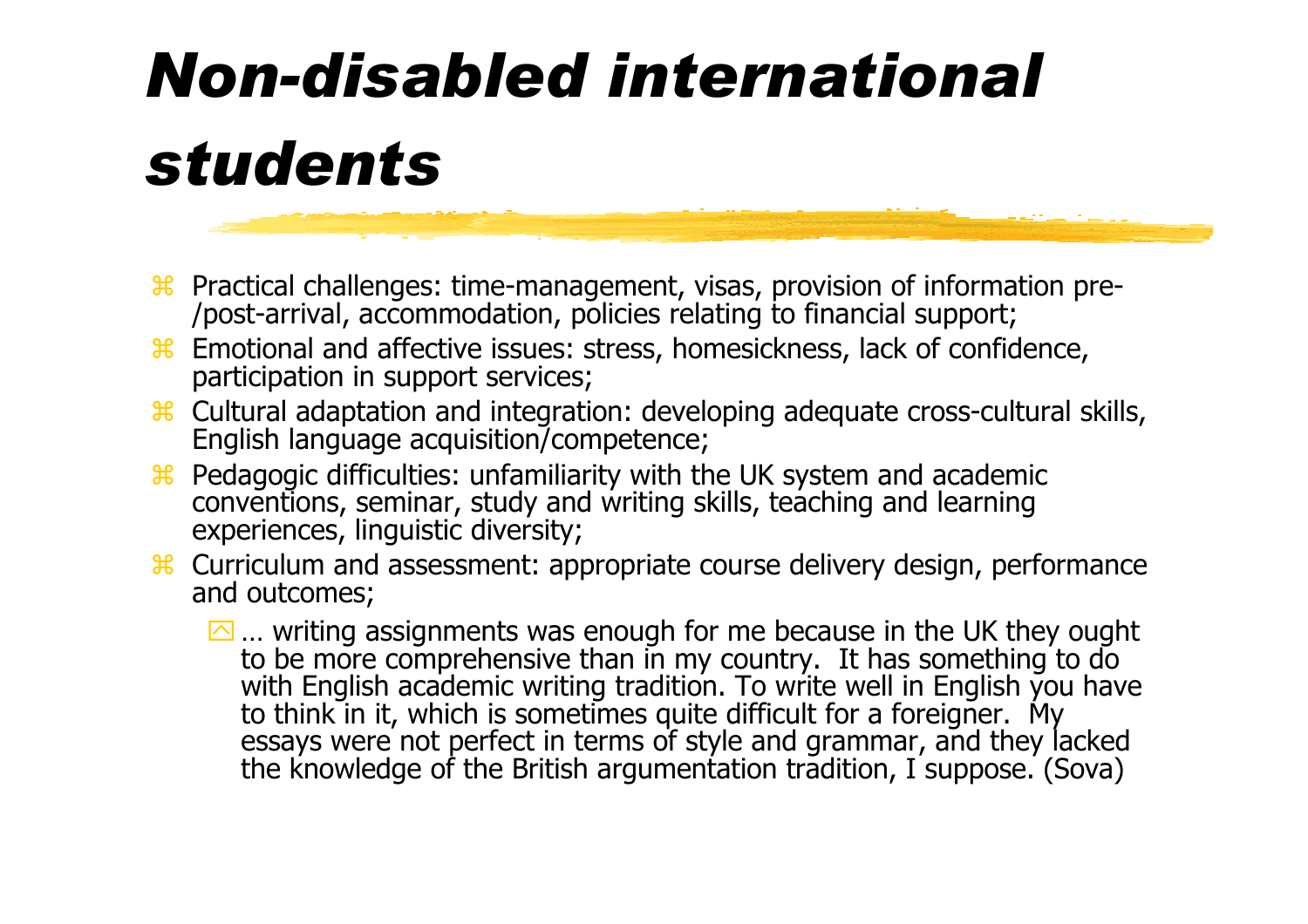## Disabled international students

**X Possibly disadvantaged because of** belonging to both disabled and international students' groups; **#Disabled international students may face** the same barriers as their disabled domestic and non-disabled international counterparts;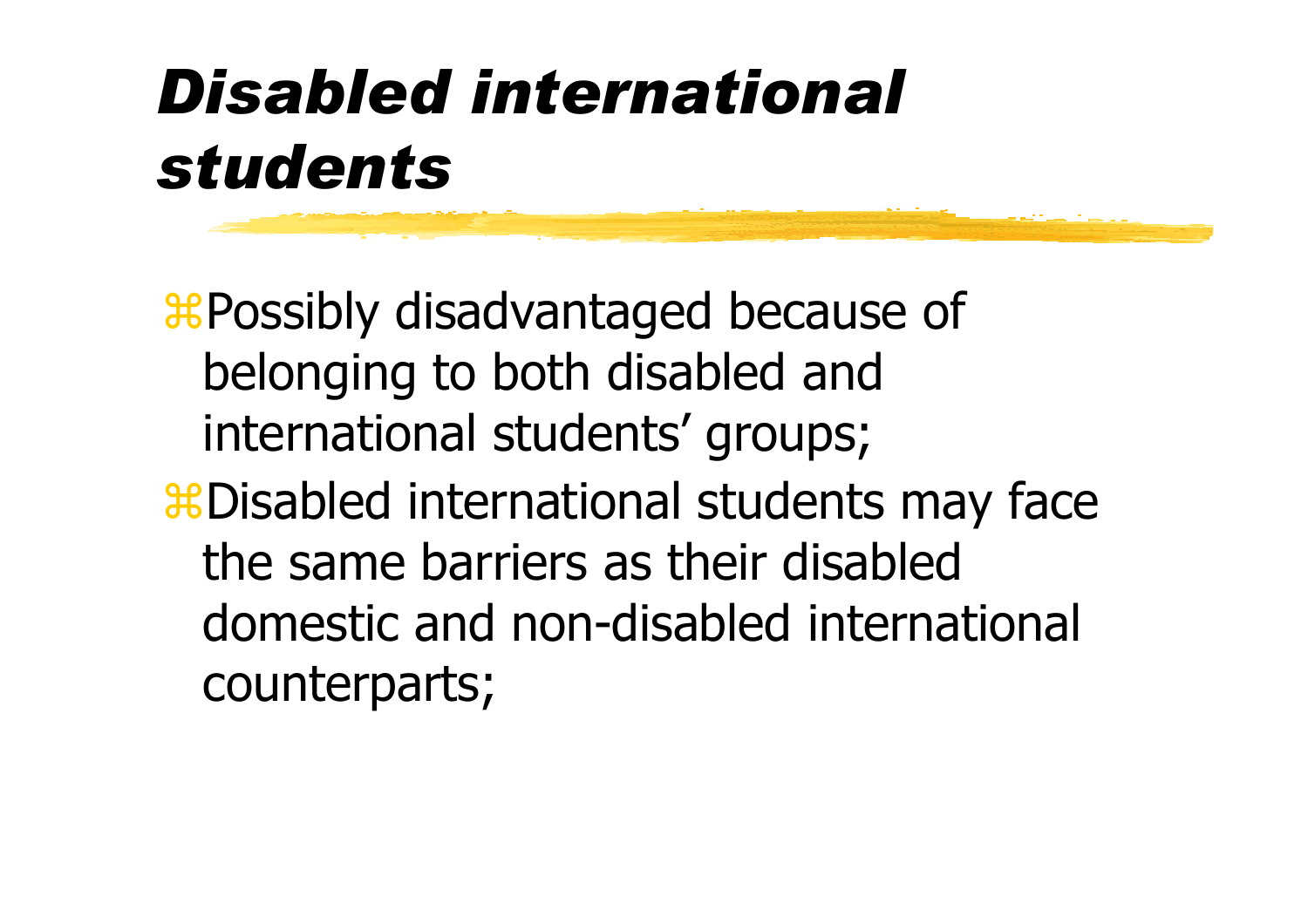# Cultural differences of 'Disability'

- $\frac{46}{100}$  A general cultural shock;
- <sup>36</sup> The level and type of academic/disability support required and<br>nrovided: provided;
- <sup>36</sup> Physical and informational inaccessibility;
- **B** Different cultures of 'disability';

 $\Box$  Yes, indeed. People in the UK are more disability friendly and helpful. They don't think of you as of an alien. Say, some 20-15 years ago disabled people of any Soviet Republic were segregated in special boarding schools, factories, resting homes and hostels. They had to do their shopping in special shops and would have rarely participated in mainstream life. Recently the situation has been improving (anyone would hardly prevent you from going where you want, somebody even may try to help!), though most people in the street would still try to pass you as quick as they can. Generally, my compatriots perceive disabilityas handicap. (Sova)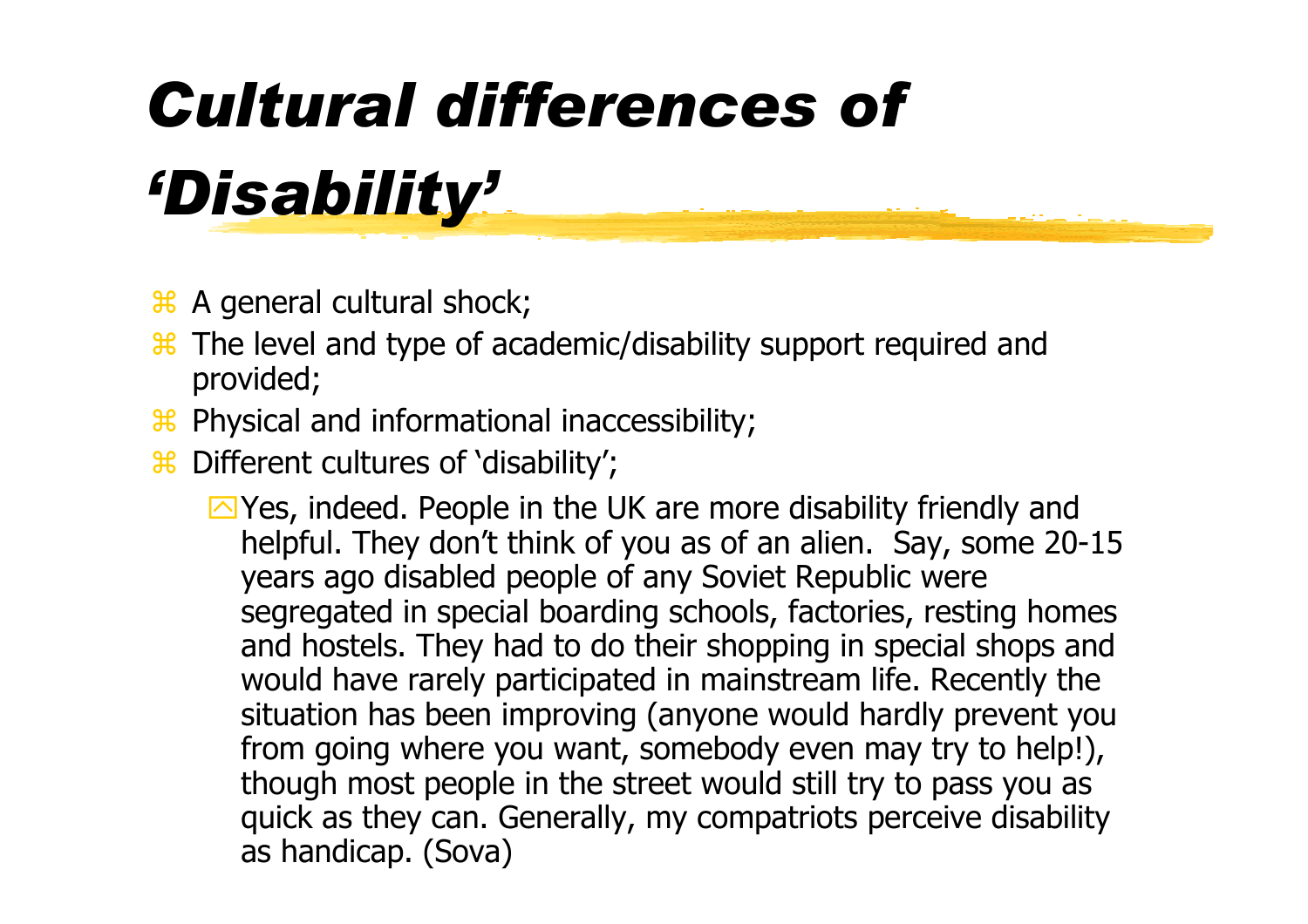## Language barriers related to disclosure of impairments

The identification of international students'impairments (e.g. dyslexia) and related support needs may be difficult, due to language and cultural barriers;

... I didn't want to bother to explain ...<br>Annalems to the Disability Services staf problems to the Disability Services staff in English, it was quite tiring to speak in English when I first arrived. (Olivia)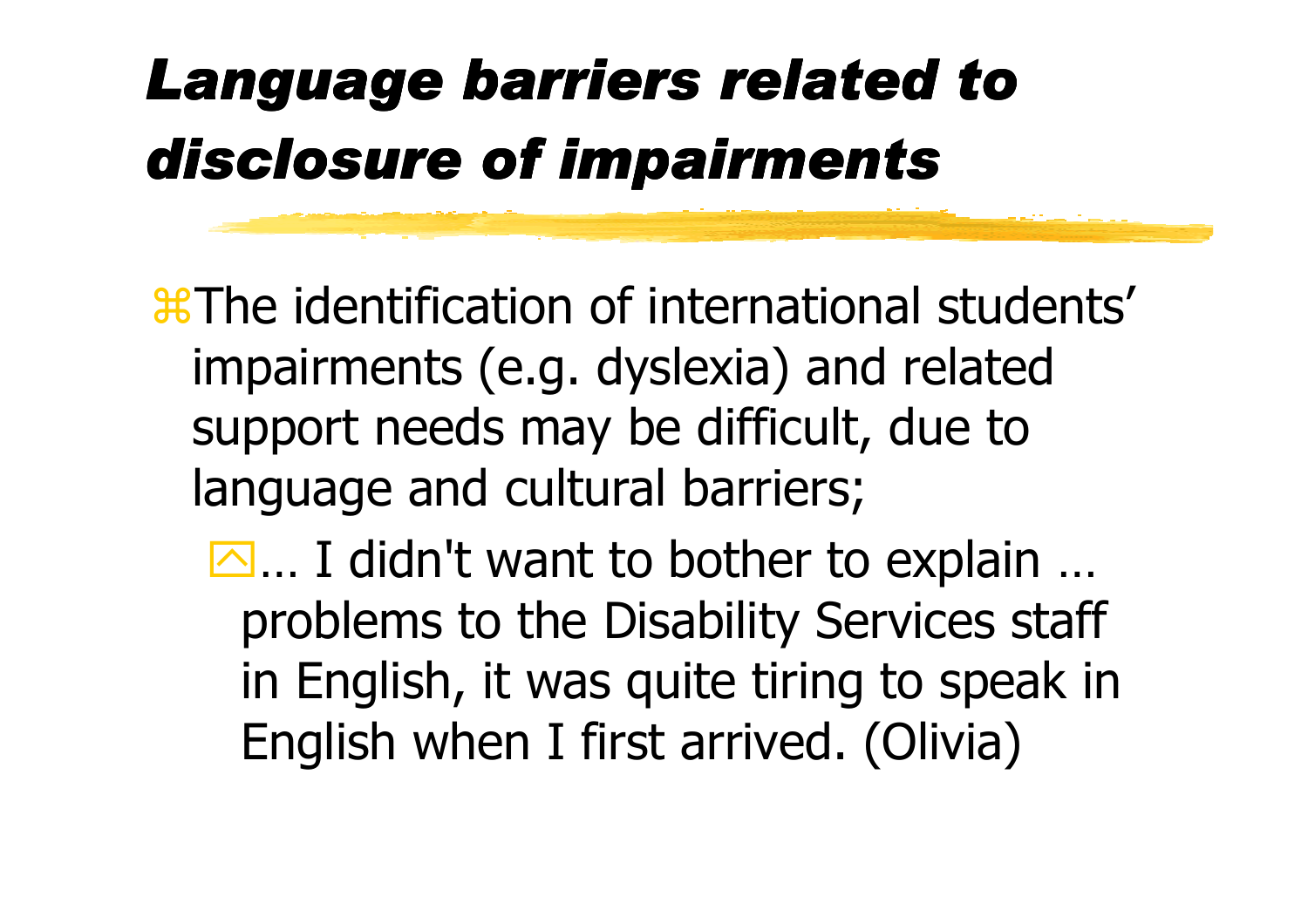### Financial barriers

<sup>3</sup> Lack of available specific grants like DSA;

- <sup>3</sup> The additional financial and personal burdens associated<br>with impairment related support can make the transition with impairment related support can make the transition particularly difficult;
- **Even, when impairments are disclosed, disability support**<br>is not always offered, due to limited funding issues: is not always offered, due to limited funding issues;
	- **The disability services assessed my needs but they** did not provide support due to funding. I think it is about my disability and my status as international student as well. (Ed)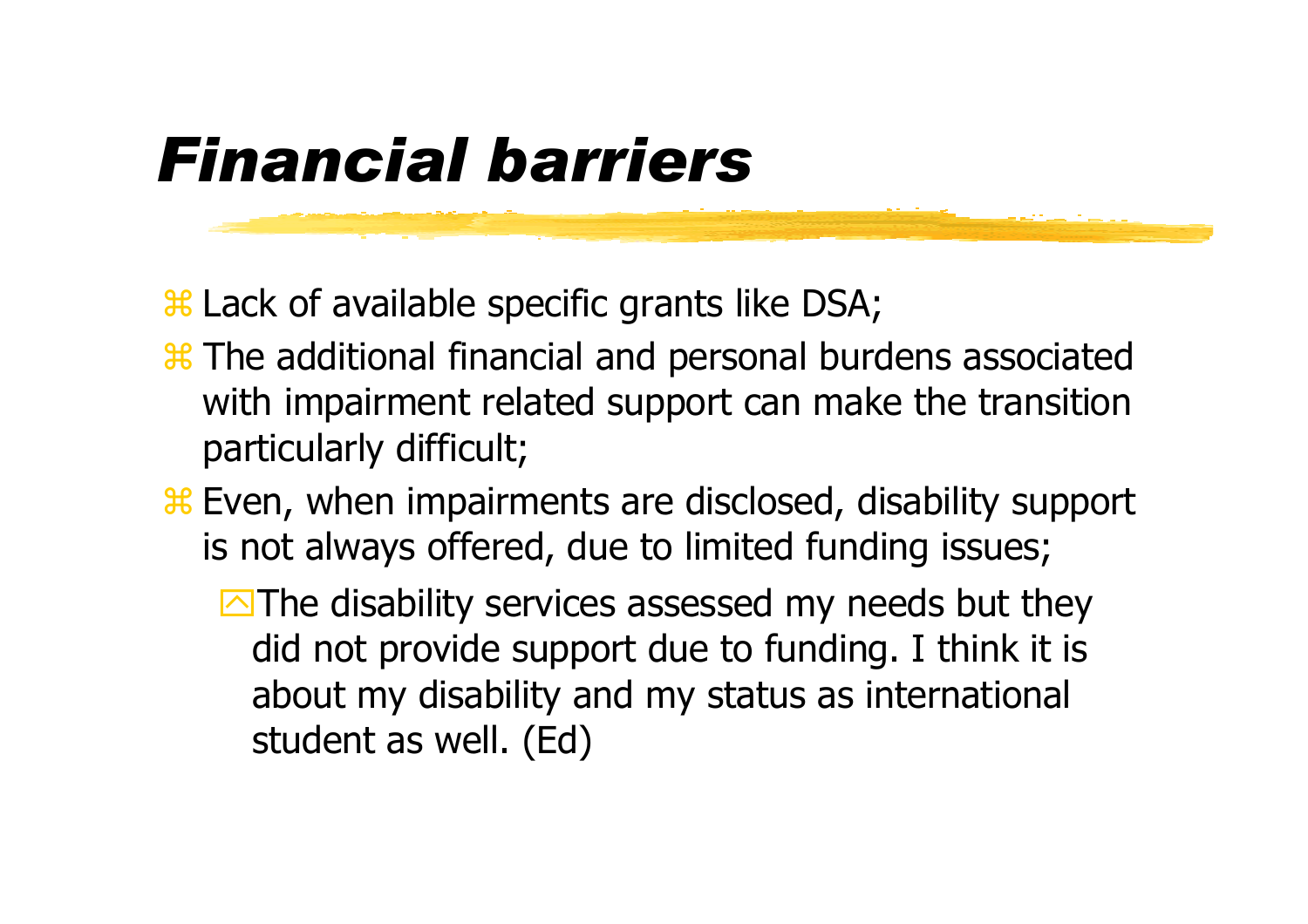### Barriers in social life

- $\frac{46}{10}$  Having the opportunity to socialise is fundamental for all students;<br> $\frac{48}{10}$  Barriers faced by disabled international students in this area
- $\frac{12}{10}$  Barriers faced by disabled international students in this area include: include:
- **H** Inaccessible information;<br>Ref Physical accoss issues:
- **H** Physical access issues;
- **H** Lack of confidence;<br>**H** Attitude of others:
- **H** Attitude of others;<br>**H** Transport:
- **H** Transport;<br>**P** Hoalth ro:
- $\frac{H}{H}$  Health reasons;<br> $\frac{H}{H}$  Study procesures;
- **B** Study pressures;<br>**B** Eunding issues:
- **H** Funding issues;<br>**H** Poliance on frie
- 8 Reliance on friends and personal assistants;<br>Reliance on the cultures of social activity:
- <sup>36</sup> Differences in the cultures of social activity;

△ Social life and participating in sport activities is not possible due to isolation and no one to take me I have… zero involvement in social life. I'm in extreme isolation. (Tanjy)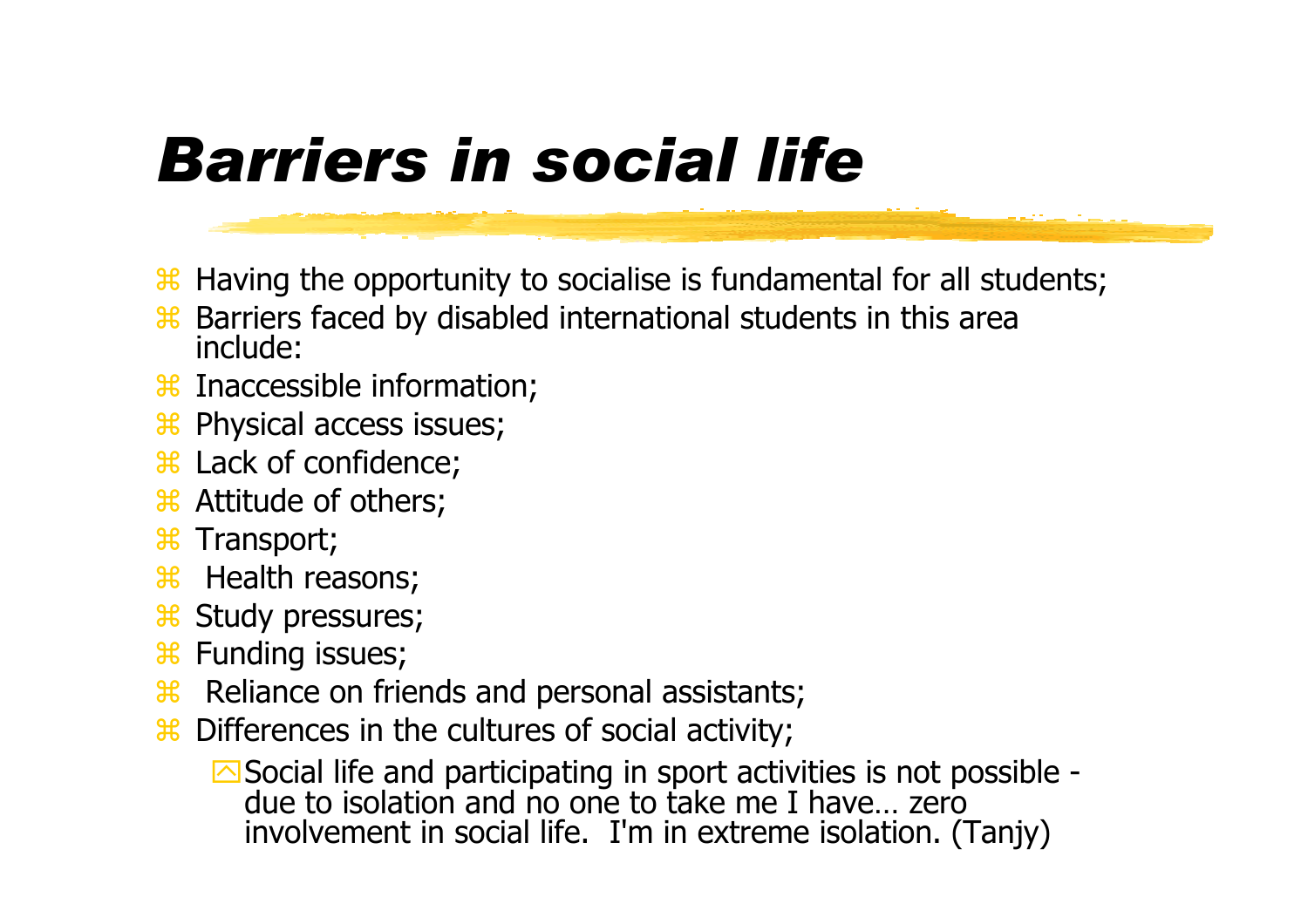### Lack of a support organization and

### ways forward

- Between 2001/02 to 2004/05, the percentage increase in disabled<br>international students entering British Higher Education (HF) excee international students entering British Higher Education (HE) exceeded both disabled domestic students and non-disabled international students;
- <sup>36</sup> There is no designated organisation responsible for this group's affairs;<br><sup>36</sup> Disabled international students may consider themselves as invisible as
- <sup>36</sup> Disabled international students may consider themselves as invisible, and<br>that their difficulties are either "irrelevant" or "added on as an optional that their difficulties are either "irrelevant" or "added on as an optional extra".
- **E** They may feel discriminated against and rejected from such disabled<br>domestic students' groups as Students With Disabilities (SWD), within domestic students' groups as Students With Disabilities (SWD), within the<br>National Union of Students' (NUS), and also from non-disabled internation: National Union of Students' (NUS), and also from non-disabled international<br>students' groups such as the Council of International Students (CIS): students' groups such as the Council of International Students (CIS);
	- Social life is quite bad actually because if you are a disabled student it is always hard anyway, but then if they see that you are an international disabled student, they even shy [away] a lot more,thinking probably you are different. (Tony)
	- $\Box$  ... by creating a good support system, a circle so that international … by creating a good support system, a circle so that international disabled students know where to go for advice and understand what rights they have. At the moment advice and help is too fragmented. (Tanjy)